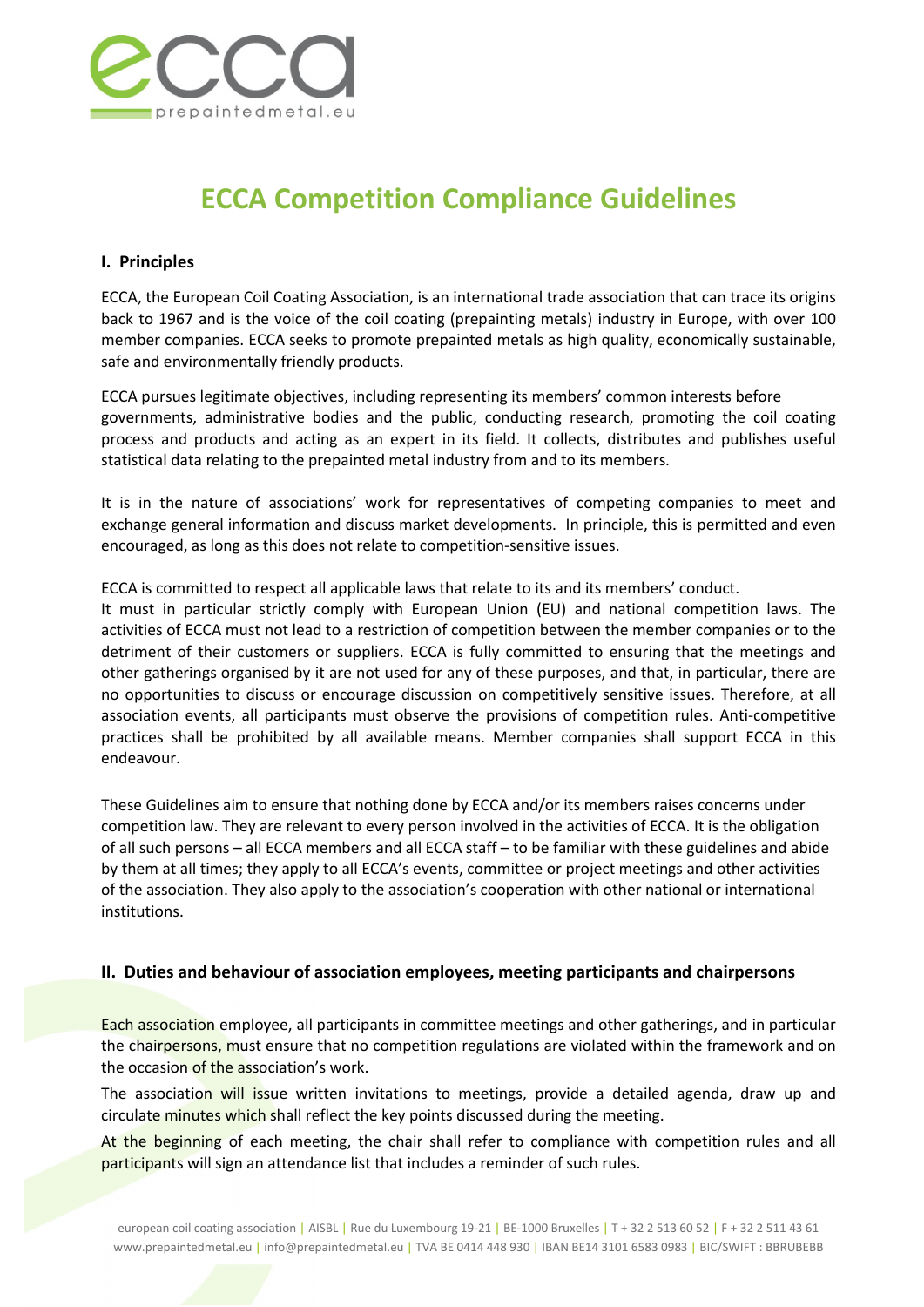

If the chairperson or any other participant considers that competition rules have been violated in the meeting, he/she shall advise the participants that it is inadequate and bring the potentially illegal behaviour immediately to an end. If in doubt as to legitimacy of a discussion, it must be stopped until its lawfulness can be confirmed.

At the request of a member of the meeting, the association will, upon examination of the facts, provide for an external lawyer specialising in competition law to participate in the following meeting.

In all statements, whether written or verbal, care must be taken to ensure that they cannot be misunderstood and that illegitimate competition issues do not appear to be being discussed.

## III. Overview of competition regulations

For the association and its member companies, EU competition regulations - Article 101 (1) of the Treaty on the Functioning of the European Union (TFEU)) - and all individual national regulations apply.

## IV. Actions which are incompatible with competition law

Competition laws can be violated in several ways.

In addition to explicit contracts, agreements or formal decisions, competition actions also often appear in the form of concerted practices. The European Court of Justice defines the concept of a concerted practice as: *"Co-ordination between undertakings which, without having reached the stage of concluding a formal agreement, have knowingly substituted practical co-operation for the risks of competition."* 

An exchange of information can also be considered as a concerted practice, when companies exchange strategic information or sensitive data. For the assumption of a violation through concerted practice, it does not matter whether several companies have exchanged sensitive information or one company has disclosed its intended market behaviour. This also applies to situations that come to light through committee meetings or informal gatherings. The threshold between (permitted) autonomous and (forbidden) coordinated parallel behaviour can sometimes be very low.

Below are (non-exhaustive) examples of behaviours, strategic information or sensitive data that are incompatible with competition law:

## 1. By associations:

- Decisions taken by associations which unfairly restrict their members in their competitive behaviour;
- Unilateral acts of an association (e.g. press releases) in areas of competition relevance that may be interpreted as a decision of the association;
- Association recommendations which are likely to influence the competitive behaviour of its members;
- Organisation of market information systems and statistics which allow conclusions to be drawn about the market behaviour of individual market participants;
- Transmission of recent / current sensitive, i.e. company-specific, data (including information on prices, price components, quantities, capacity, stocks and inventory coverages, sales figures, turnover, lists of customers/suppliers) to member companies, to third parties or to the general public; Transmission of historic company information (older than 1 year) regarding sales figures / market shares can be permitted if it has no influence on the current activity and market behaviours of ECCA members. In any cases, no information exchanges on prices, price components, customers/suppliers lists including older than 1 year cannot be envisaged given to their sensitivity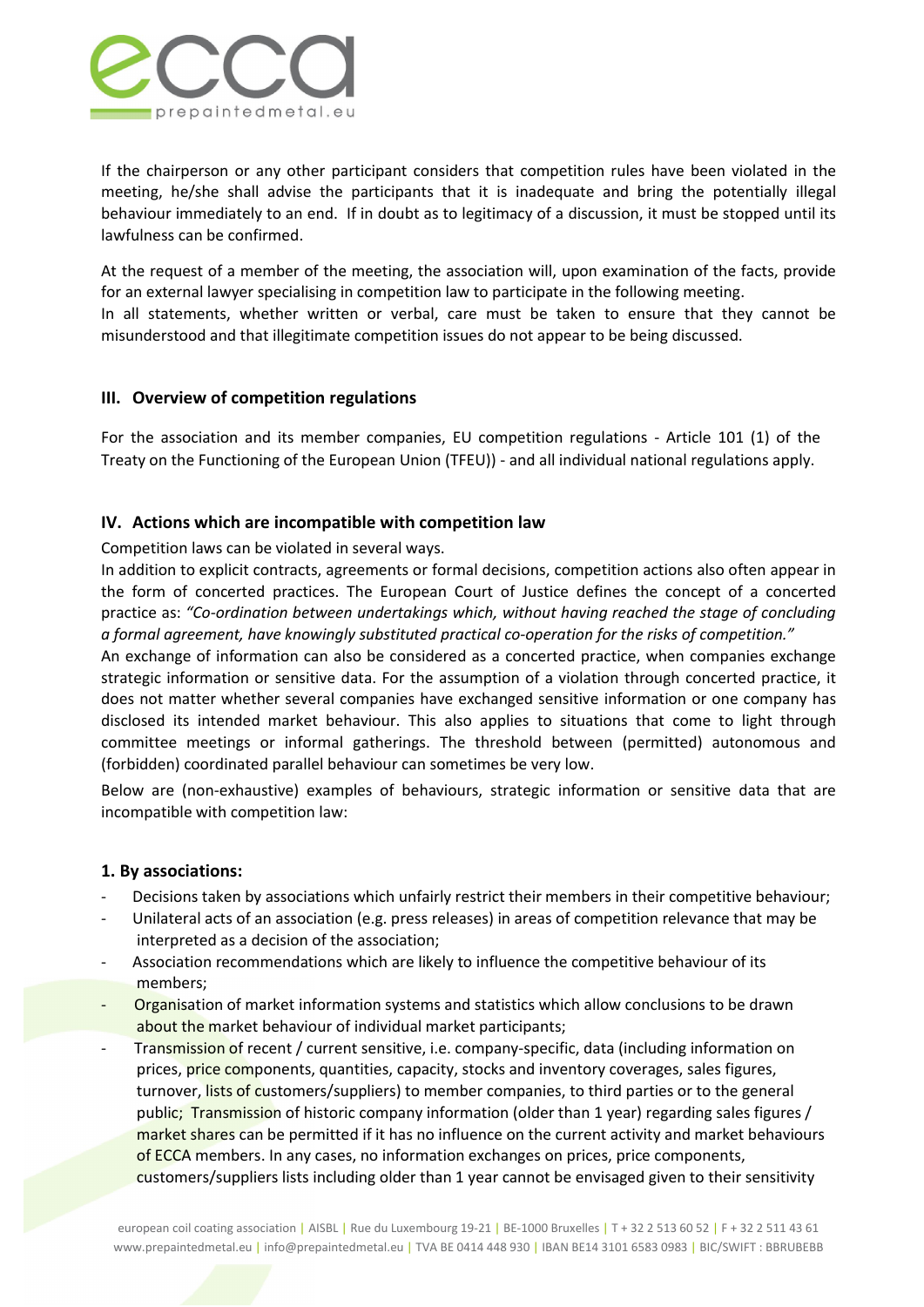

from a competition law point of view.

- Creation of calculation models or individual calculation elements if they can lead to the standardisation of competition parameters;
- Supplier evaluations which could lead to a uniform demand profile of members;
- Call for boycott measures to not trade with certain suppliers or customers;
- Organising self-commitments of industry, unless these commitments are justified on a case-by-case basis to promote a higher purpose objective (e.g. environmental protection, technical or economic progress);
- Exchange of information between members which leads or is capable of leading to uniform market behaviour;
- Participation in, or facilitation or coordination of any competition violations by companies, in particular those listed in point 2 below.

## 2. Among companies:

- Agreements or votes on prices (list prices, market prices, minimum prices, bid prices, price increases or price reductions, including price components, price calculations, costs and transit costs) and other price-relevant factors, such as price increases, discounts, rebates or other contractual terms, e.g. terms of payment, terms of delivery, conditions of transport, warranty and guarantees;
- Information exchange about individual market data, insofar as it relates to data which are usually kept secret, such as, in particular, capacity utilisation, supply quantities, offers, prices, price-relevant factors, costs, stocks, inventory coverages, sales figures and sales, customers, market shares, and if the information exchange is done promptly or is able to influence future market behaviour;
- Benchmarking, where such comparisons of competitors make it possible to draw conclusions about recent/current prices or other recent/current competitive parameters (e.g. production quantity, product quality, product diversity and innovation) allowing to influence current or future market behaviour;
- Definition of market shares or quotas for production or supplies;
- Market sharing / Breakdown of markets (by region or product);
- Allocation or agreement with customers or customer groups;
- Agreements on capacity, investment or decommissioning;
- Coordination of manufacturing programmes (specialisation);
- Agreements on restrictions of production or delivery;
- Submission agreements (submission of coordinated tenders in a Request for Quotation);
- Agreements restricting competition (illegitimate prohibition of *continued research* into certain areas being done independently).

## V. Consequences of competition violations

In addition to enforcement by the European Commission, European competition law is also applied locally by the competition authorities of the Member States. There may also be parallel responsibilities between the authorities of several Member States where a cartel affects several Member States. The procedure applied by the Member States in enforcing European competition law is governed by national law. The authorities of the Member States may also impose sanctions under their own law. The European Commission may also impose fines in the event of infringements by associations of up to 10% of the total turnover of a member of the market involved in an infringement. In the event of insolvency of the association, its members are liable for payment of the fine imposed on the association.